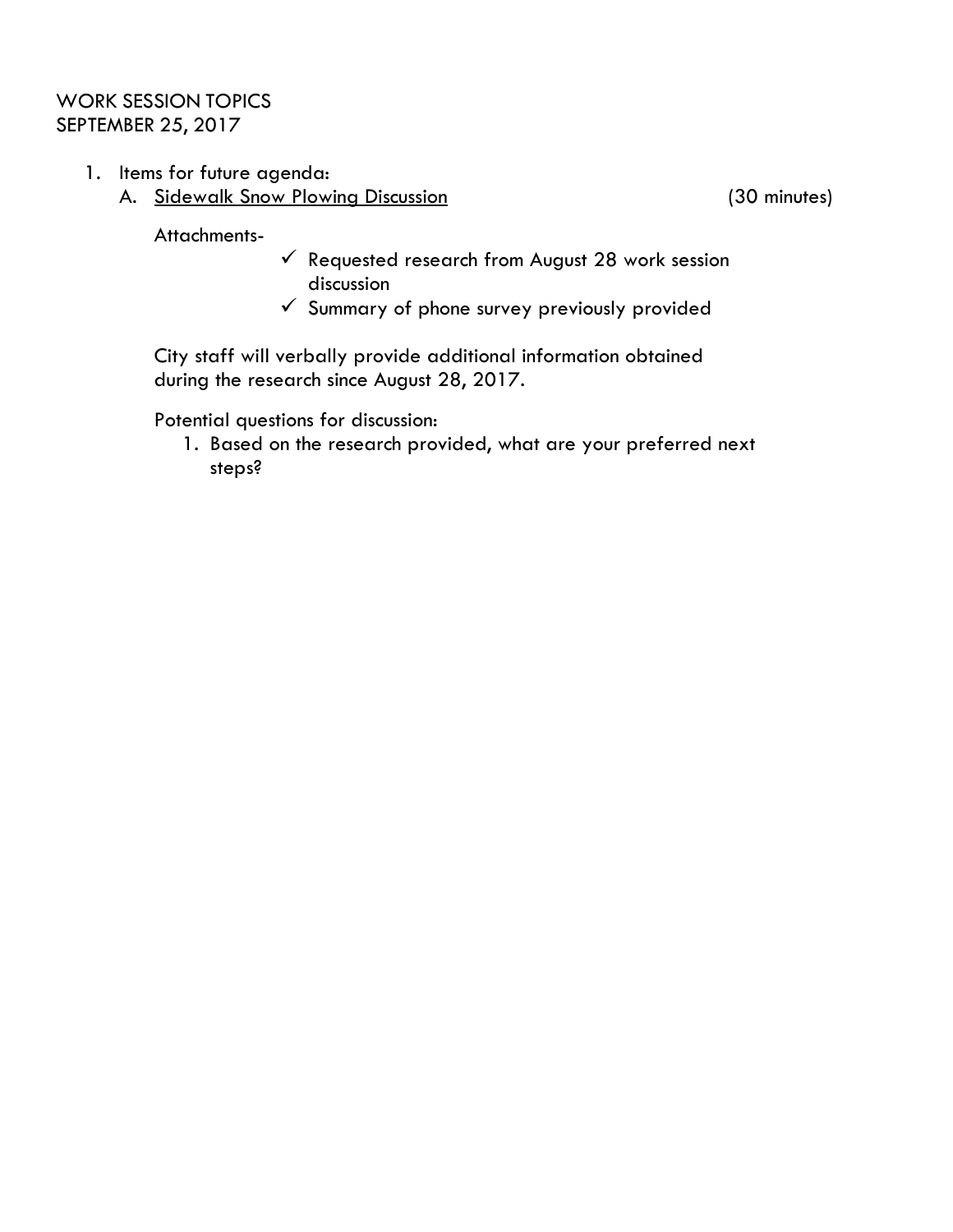

**CITY HALL** 320 W. Broadway • 48858-2447 (989) 779‐5300 (989) 773‐4691 fax

**PUBLIC SAFETY** 804 E. High · 48858-3595 (989) 779‐5100 (989) 773‐4020 fax

**PUBLIC WORKS** 1303 N. Franklin · 48858-4682 (989) 779‐5400 (989) 772‐6250 fax

To: Nancy Ridley, City Manager September 14, 2017

From: John Zang, Director DPW

Subject: Sidewalk Snow Removal Research

The City Commission requested Staff to research the sidewalk snow removal policies of three cities: Battle Creek, Ferndale and Oak Park. Two additional cities, Saline and Royal Oak, also were contacted.

The results are summarized in the attached chart. The effectiveness, or amount of compliance, were estimated percentages given by the respective city's DPW representative. The intent of the survey was not to compare ordinance language, but rather determine the compliance efforts of the selected cities. None of the cities routinely cleared snow from residential sidewalks using DPW staff or equipment. All of the cities had some sidewalks, generally those adjacent to City property, cleared by City staff.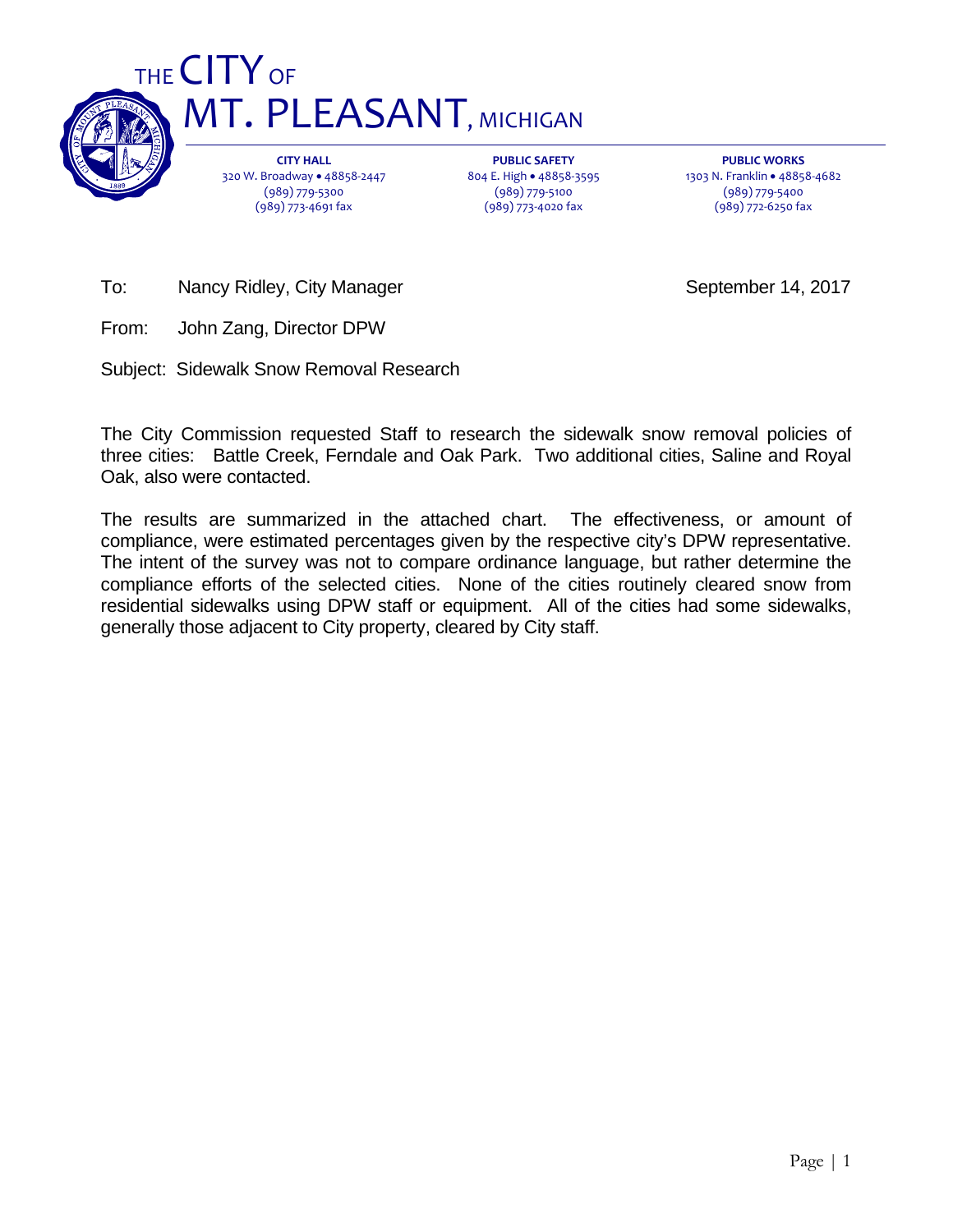## **Sidewalk Snow Removal Policies**

|                                    | <b>POP</b>      |                                                                                                                                                         |                                                                                                                | Who is<br>responsible<br>for removal                                 |                                                                                                                                                                                                                                                                                                                        |                                                              | <b>Means of</b>                                                                |                                                                                                                                                                                                                                                                                                                                                 |
|------------------------------------|-----------------|---------------------------------------------------------------------------------------------------------------------------------------------------------|----------------------------------------------------------------------------------------------------------------|----------------------------------------------------------------------|------------------------------------------------------------------------------------------------------------------------------------------------------------------------------------------------------------------------------------------------------------------------------------------------------------------------|--------------------------------------------------------------|--------------------------------------------------------------------------------|-------------------------------------------------------------------------------------------------------------------------------------------------------------------------------------------------------------------------------------------------------------------------------------------------------------------------------------------------|
| <b>City</b><br><b>Battle Creek</b> | 2016)<br>51,534 | <b>City Plowing</b><br>Street Dept. crew of 25<br>plows downtown<br>sidewalks, parks and<br>cemetery<br>Work completed within<br>3-4 days of snow event | <b>Ordinance</b><br>Yes                                                                                        | of snow?<br>Property<br>owners,<br>occupants,<br>tenants,<br>lessees | <b>Time Frame for Removal</b><br>Snow that accumulates overnight<br>by 12:00 noon the next day<br>Snow that has fallen or drifted<br>during the day removed before<br>12:00 noon the following day                                                                                                                     | <b>Effectiveness</b><br>50-70%                               | <b>Enforcement</b><br>Code<br>Enforcement<br>team of 6                         | <b>Penalty</b><br>First offense \$25 fine; second<br>offense \$50; third offense<br>\$100 fine<br>Per Ordinance, City crews<br>can clear commercial<br>properties and send bill to<br>premises                                                                                                                                                  |
| <b>Ferndale</b>                    | 20,099          | City crews plow streets,<br>fire routes, sidewalks<br>and crosswalks, public<br>parking and municipal<br>lots                                           | Yes                                                                                                            | Property<br>owners and<br>tenants of<br>rental units                 | Within 24-hours of the first<br>accumulation<br>Snow that accumulates overnight<br>must be cleaned by noon the<br>next day                                                                                                                                                                                             | 80% for<br>homeowners;<br>25-30% for<br>rental<br>properties | Code<br>Enforcement<br>team of 3<br>Door hangar to<br>clean within<br>24-hours | City contractor will clean and<br>homeowner billed; Volunteer<br>list available (residents make<br>own arrangements)<br>Ordinance mainly targeted at<br>businesses and vacant<br>homes owned by banks                                                                                                                                           |
| <b>Oak Park</b>                    | 29,645          | City crews plow streets<br>and intersections, shovel<br>sidewalks around city<br>property, parks and<br>playgrounds                                     | Yes                                                                                                            | Resident                                                             | If snowfall stops during day,<br>within 12 hours<br>If snowfall stops during nighttime<br>hours, by 6pm the next day                                                                                                                                                                                                   | General<br>compliance                                        | Code<br>Enforcement<br>team of 5; door<br>hangar                               | Seasonal City employees<br>shovel and homeowners<br>invoiced for work + Admin fee<br>(can be added to taxes if bill<br>unpaid)                                                                                                                                                                                                                  |
| <b>Royal Oak</b>                   | 59,006          | Street Dept. plows CBD,<br>parks, and intersections<br>at schools                                                                                       | Ordinance repealed<br>2-3 years ago<br>Street Dept. could<br>not do the work and<br>Code unable to<br>enforce. | n/a                                                                  | n/a                                                                                                                                                                                                                                                                                                                    | n/a                                                          | None                                                                           | n/a                                                                                                                                                                                                                                                                                                                                             |
| <b>Saline</b>                      |                 | $9,151$ Roadways                                                                                                                                        | Yes                                                                                                            | Property and<br>business<br>owners,<br>tenants of<br>rental units    | In business districts, within four<br>hours of snow stoppage or<br>beginning of business hours next<br>day, whichever is shorter, and<br>within 24-hours everywhere else<br>Senior citizens that require<br>assistance are encouraged to<br>contact the local senior center or<br>a list of volunteers or contractors. |                                                              |                                                                                | \$25 fine first offense; \$50 for<br>second offense within one<br>year; \$100 third and<br>subsequent offenses within<br>one year.<br>City may clear sidewalks and<br>bill property owners minimum<br>of \$75 per visit to clear<br>sidewalk and \$30 per visit to<br>treat ice. These costs are in<br>addition of civil infraction<br>tickets. |